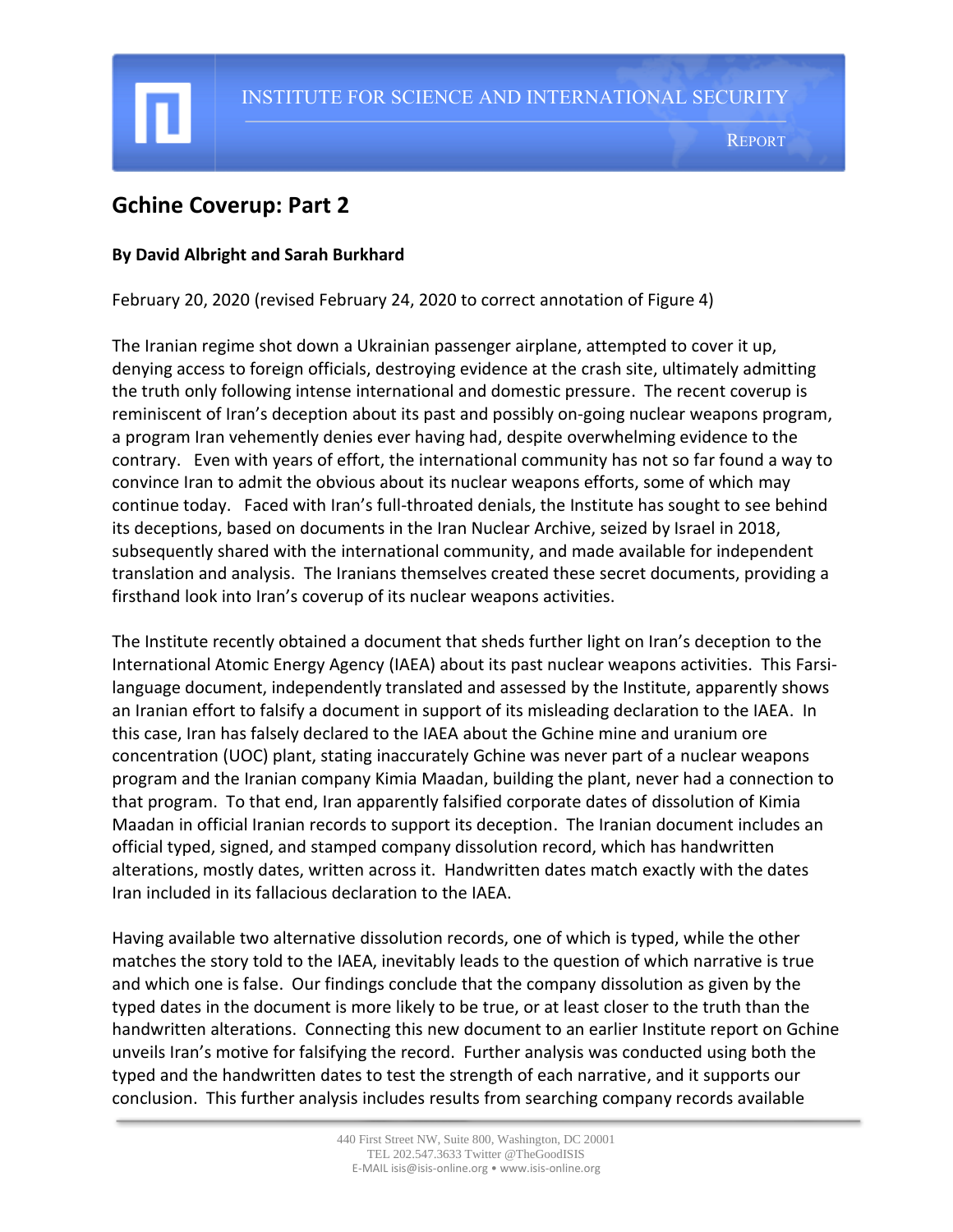online, an analysis of the pattern of the alterations of dates and the resulting timelines of events, and a comparison of the company record with other companies' records published in the same timeframes. A key finding is that the altering of the dates, e.g. using the handwritten dates, leads to inconsistencies within official Iranian records.

# **Introduction**

The newly acquired document is from the Iranian Nuclear Archive, a collection of documents, images, and computer files seized by Israel in Tehran, centering on Iran's nuclear weapons efforts in the period of 1999-2004, with plans for a downsized nuclear weapons program afterwards.<sup>1</sup> Documents in this immense collection continue to be translated and assessed in Israel and around the world, producing almost daily surprising revelations and additional insights about Iran's nuclear weapons program in the early 2000s, its efforts to hide it, and its continuation in a reduced but more secret form.

An earlier Institute study, based on other documents in the archive, showed that the Iranian leadership decided in 2003 to deceive the IAEA about the Gchine (also spelled Gachin) facility, located in southern Iran near Bandar Abbas, and alternatively called the Bandar or Bandar Abbas Project, by preparing a false narrative about the Gchine facility always being a civilian nuclear facility.<sup>2</sup> In fact, it had been built as part of the military-controlled Amad Plan, a program to build five missile-deliverable nuclear weapons (see Figure 1).<sup>3</sup>

The product of Gchine was uranium ore concentrate, better known as "yellowcake," the key nuclear source material for Iran's planned production of highly enriched uranium (HEU) for nuclear weapons. Figure 2 is an Institute-annotated ground photo of the Gchine UOC that was discovered in the Nuclear Archive. The "other-worldly" terrain in the photo is real, and is due to the unusual salt dome/plug geology of the site.

The new document allows a deeper understanding of how Iran carried out its deception to the IAEA about this site. Importantly, falsified documents allowed Iran to bolster its misleading statements, convincing many, including at the IAEA, that it was telling the truth.

<sup>1</sup> David Albright, Olli Heinonen, and Andrea Stricker, "Breaking Up and Reorienting Iran's Nuclear Weapons Program - Iran's Nuclear Archive Shows the 2003 Restructuring of its Nuclear Weapons Program, then called the AMAD Program, into Covert and Overt Parts," Institute for Science and International Security, October 29, 2018, [http://isis-online.org/isis-reports/detail/breaking-up-and-reorienting-irans-nuclear-weapons-program;](about:blank) David Albright, Olli Heinonen, and Andrea Stricker, "The Plan: Iran's Nuclear Archive Shows it Planned to Build Five Nuclear Weapons by mid-2003," Institute for Science and International Security, November 20, 2018, [http://isis](about:blank)[online.org/isis-reports/detail/the-plan-irans-nuclear-archive-shows-it-originally-planned-to-build-five-nu](about:blank) <sup>2</sup> David Albright, Olli Heinonen, Frank Pabian, and Andrea Stricker, "Anatomy of Iran's Deception and How Iran Benefited," Institute for Science and International Security, December 19, 2018. [https://isis-online.org/isis](about:blank)[reports/detail/anatomy-of-irans-deception-and-how-iran-benefited-irans-nuclear-archive-con/8](about:blank)

<sup>&</sup>lt;sup>3</sup> "The Plan: Iran's Nuclear Archive Shows it Planned to Build Five Nuclear Weapons by mid-2003." Amad is a transliteration of a Persian word meaning logistics. Despite being capitalized in the documents in Figure 1, it does not appear to be an acronym and is not capitalized by the Institute.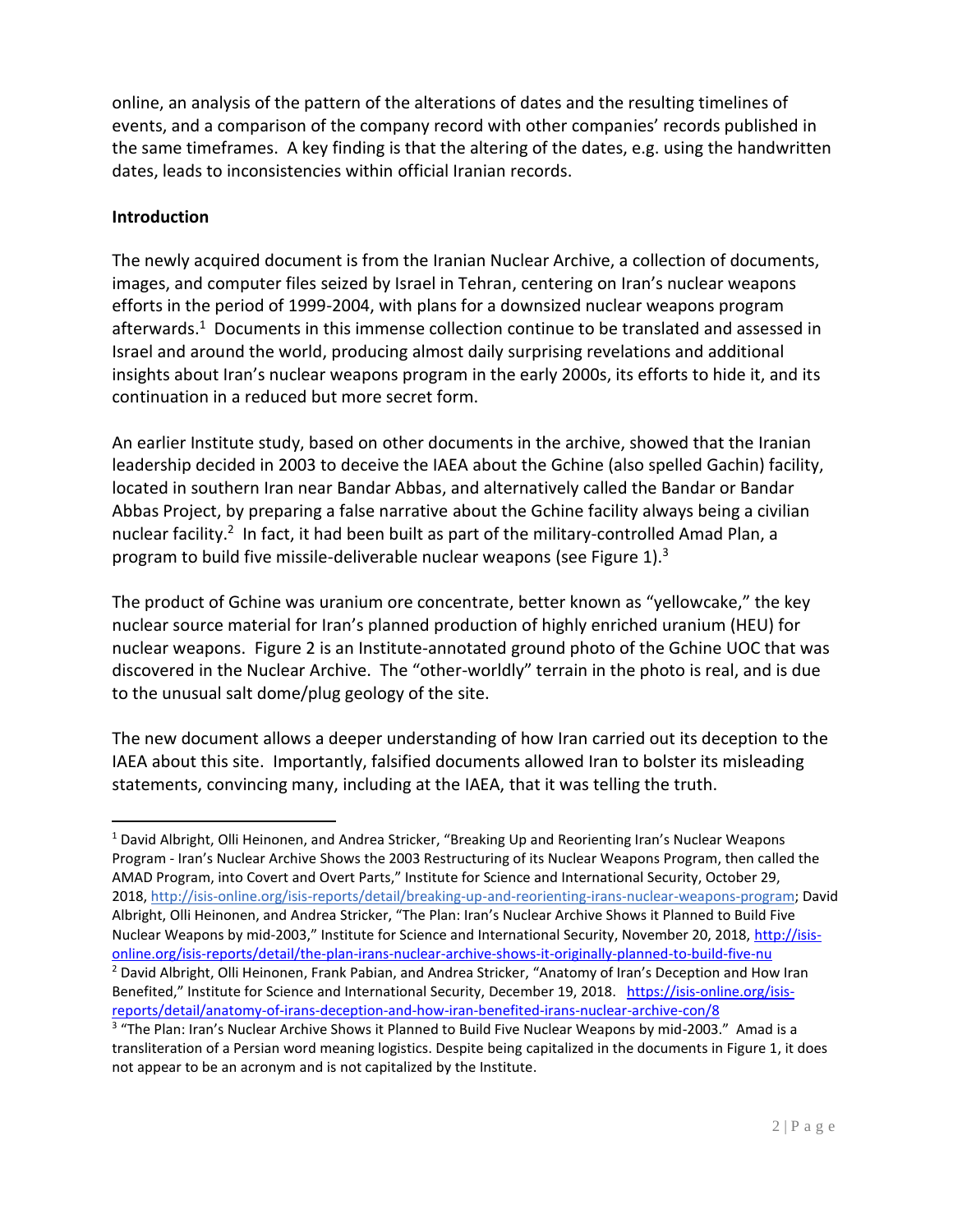$\overline{\mathbf{x}}$ وزارت دفاع و پشتسانی تیروهای مسلح گزارشی از : **Report by: Ministry of Defense and Armed Forces Logistics** موسسه آموزشي و تحققاني صنايع دفا **The Institute for Training and Research of Defense**  طرح فراسازمانی آماد **Industries** .<br>نانره <sup>م</sup>واد معد **AMAD Supraorganizational Plan Mineral Concentrate Factory**سأنفه **Background** |ﷺ انتخاب محل كارخانه Video Report **Factory site selection** استخراج مواد Video Report **Minerals extraction** ست خردایش Video Report **Grinding Concentrate production** تولید کنسانتره **Video Report Construction operation** سيس عمليات عمراني

**Figure 1.** Title page of Iranian presentation on Gchine in Farsi (left) and translation by professional translation service (right) shows an image of the Gchine site on the cover of a report prepared under the Amad Supraorganizational Plan of Ministry of Defense and Armed Forces Logistics' Institute for Training and Research of Defense Industries. This institute is also known as the Defense Industries Training and Research Institute or Training and Research Institute of Defense Industries.



**Figure 2.** The Gchine yellowcake production plant, or mill, as seen in a photo discovered in the Iran Nuclear Archive (sometimes called the Atomic Archive.)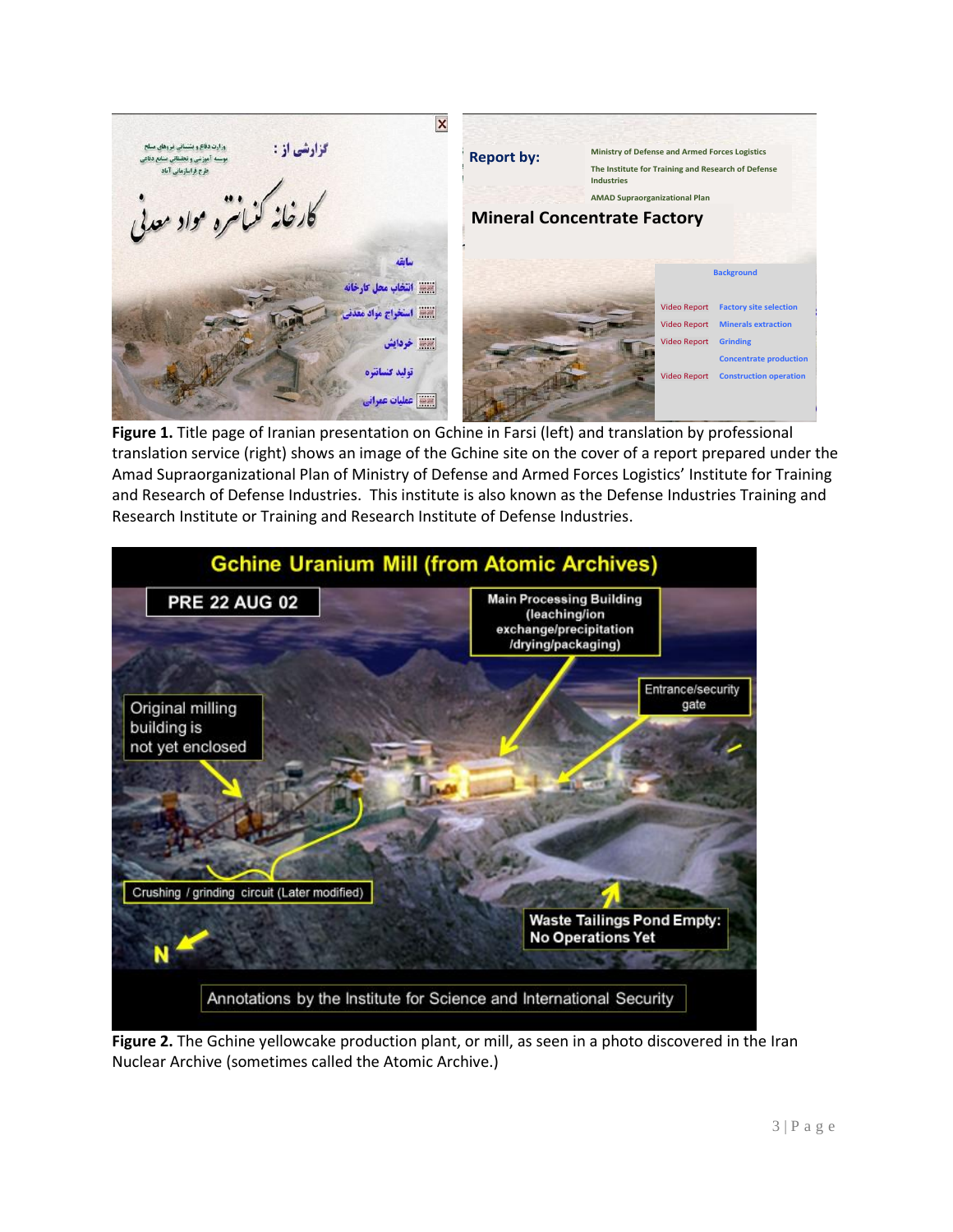# **The Motive: Creating a False Narrative on Gchine**

Iran's cover up of Gchine was part of a broader effort to hide the existence of a large-scale nuclear weapons effort, while preserving Gchine for on-going use as part of a declared, e.g. "civilian" nuclear program under the control of Iran's Atomic Energy Organization of Iran (AEOI). As mentioned above, this narrative required two false statements to the IAEA: 1) Gchine was always a peaceful nuclear facility, under the ownership and authority of the AEOI, and 2) it was never under military control or for use to make uranium for nuclear weapons. Using documents from the archive, the earlier Institute report disproved both claims.<sup>4</sup>

This earlier Institute report includes a key archive document, a translated record of decisions reached by a senior group of Iranians after an act of the Supreme National Security Council of Iran, with the approval of the head of the AEOI, that discusses the transfer of Gchine from the military program to the AEOI, called "evolution and delivery." 5 This decision document states that the "process of delivering the above-mentioned project to the Iranian Atomic Energy Organization started on March 18, 2003."<sup>6</sup> This date is soon after the start of a round of controversial inspections of Iran's previously undeclared uranium enrichment program that ultimately showed that Iran had violated its safeguards agreement and, by extension, the Nuclear Non-Proliferation Treaty. The document continues, "the Iranian Atomic Energy Organization would declare the above-mentioned project to the International Atomic Energy Agency as the uranium mine and uranium concentration plant under the supervision of the atomic energy organization."7

Another part of the cover up was not treated in the earlier Institute report, namely Iran claiming the Iranian company Kimia Maadan contracted with the AEOI to build the plant. The recently obtained document appears to shed light on this aspect of the subterfuge, summarized in a February 22, 2008 IAEA safeguards report on Iran, covering a period of time when the IAEA was focusing on resolving a series of discrepancies about Iran's declarations about Gchine and other nuclear activities and facilities.<sup>8</sup> According to this IAEA summary, Iran declared that the AEOI's Ore Processing Center (OPC) conducted the preparatory work for building the Gchine mine and mill, the project receiving approval on August 25, 1999, under the 1999-2003 fiveyear plan.

To build Gchine, according to Iran's official declaration, the AEOI contracted with the company Kimia Maadan (KM), a new company which drew core staff from the AEOI's Ore Processing

<sup>4</sup> "Anatomy of Iran's Deception and How Iran Benefited."

<sup>&</sup>lt;sup>5</sup> "Anatomy of Iran's Deception and How Iran Benefited." Figure 9.

<sup>6</sup> Ibid.

 $<sup>7</sup>$  Ibid.</sup>

<sup>8</sup> IAEA Director General, *Implementation of the NPT Safeguards Agreement in the Islamic Republic of Iran,*  GOV/2008/4, February 22, 2008. [https://isis-online.org/uploads/isis](about:blank)[reports/documents/IAEA\\_Iran\\_Report\\_22Feb2008.pdf](about:blank)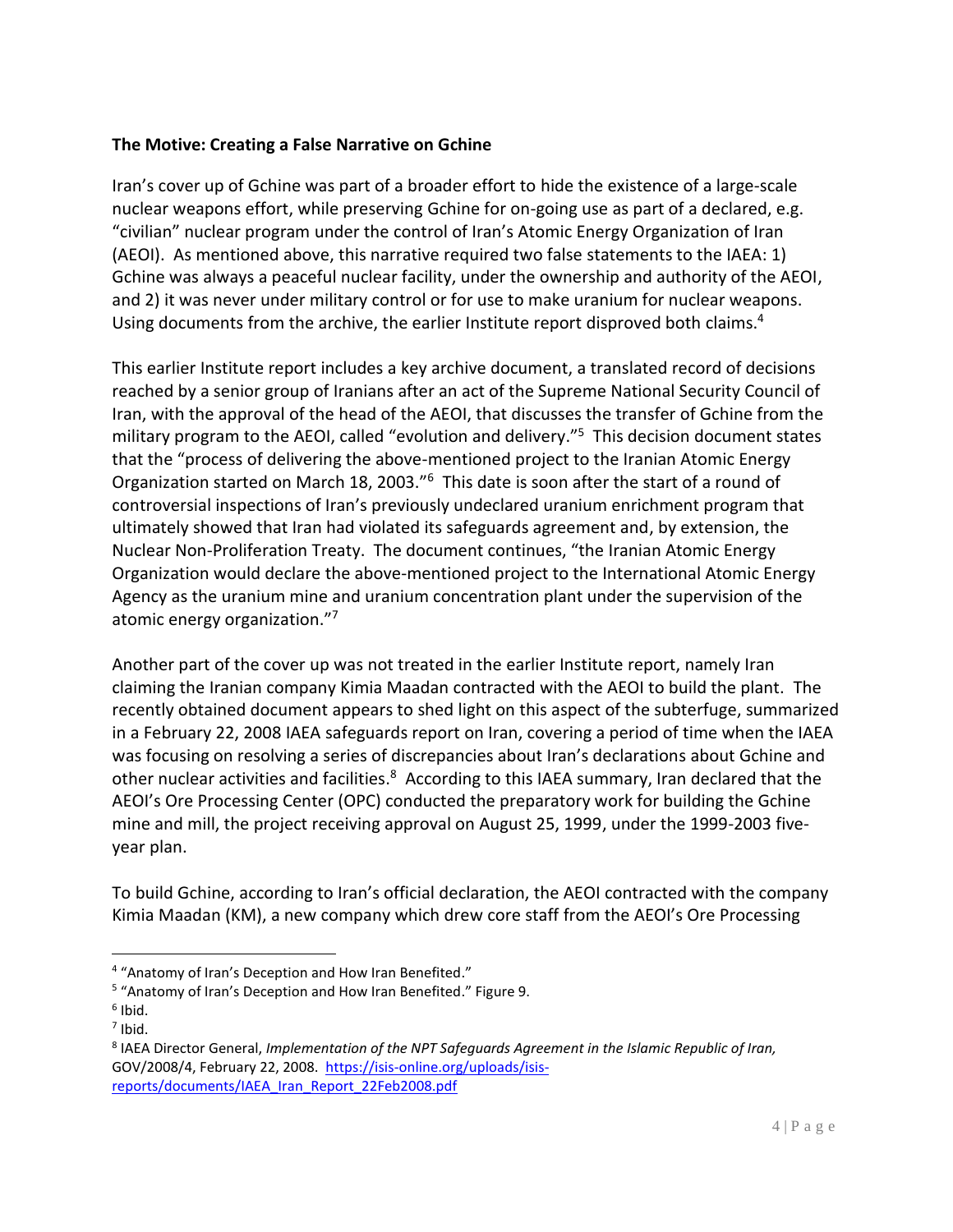Center at the Tehran Nuclear Research Center. Iran provided the IAEA supporting documentation that KM was registered as a company on May 4, 2000.

Further, according to the 2008 summary of Iran's declaration to the IAEA:<sup>9</sup>

*Iran stated that KM [Kimia Maadan] had had only one project — the one with the AEOI for construction of the Gchine UOC plant on a turnkey basis. According to Iran, because of KM's financial problems, the company ceased work on the Gchine project in June 2003, when the three-year contract with the AEOI came to an end. Iran stated that KM was officially deregistered on 8 June 2003 and provided a document supporting this statement. After KM stopped work, the OPC again took over work on the Gchine UOC plant.* 

A key part of Iran's narrative is that Kimia Maadan existed until 2003, the end of the purported AEOI five-year plan. The new document from the archives obtained by the Institute shows that this narrative appears false; it shows that Kimia Maadan Natanz, likely the same company in Iran's declaration, had been dissolved 18 months earlier (see Figure 3 and English translation below). According to the document, Kimia Maadan Natanz was "announced dissolved" on December 22, 2001, and the announcement of dissolution, or deregistration, by the Iranian Document and Property Registration organization occurred on February 7, 2002, not on June 8, 2003 as Iran told the IAEA. Moreover, this document appears to contain markings, serving as instructions to an unidentified person where modifications are needed, as part of producing a new document with altered dissolution dates, in particular a modified deregistration date of June 8, 2003, an exact match to the date given by Iranian officials to the IAEA.

The official dissolution document lists Mahmoud Haratian Nezhadi as the settlement director, with a settlement address given as Tehran, Vanak, Molla Sadra Street, South Shiraz Street, East Garmsar St, No. 13. This may have been the address of Kimia Maadan Natanz. Information provided to the IAEA states that the head of Kimia Maadan, a Mr. Haratian, had close relations to the Physics Research Center, which was the military predecessor of the Amad program. Likely, the information describes the same person, providing another link between Kimia Maadan Natanz, Kimia Maadan more generally, and the military nuclear program.

Although it could not be determined when the document was altered, it may be part of a set of alterations to the original leading to the falsified document given by Iran to the IAEA and mentioned in the IAEA summary above.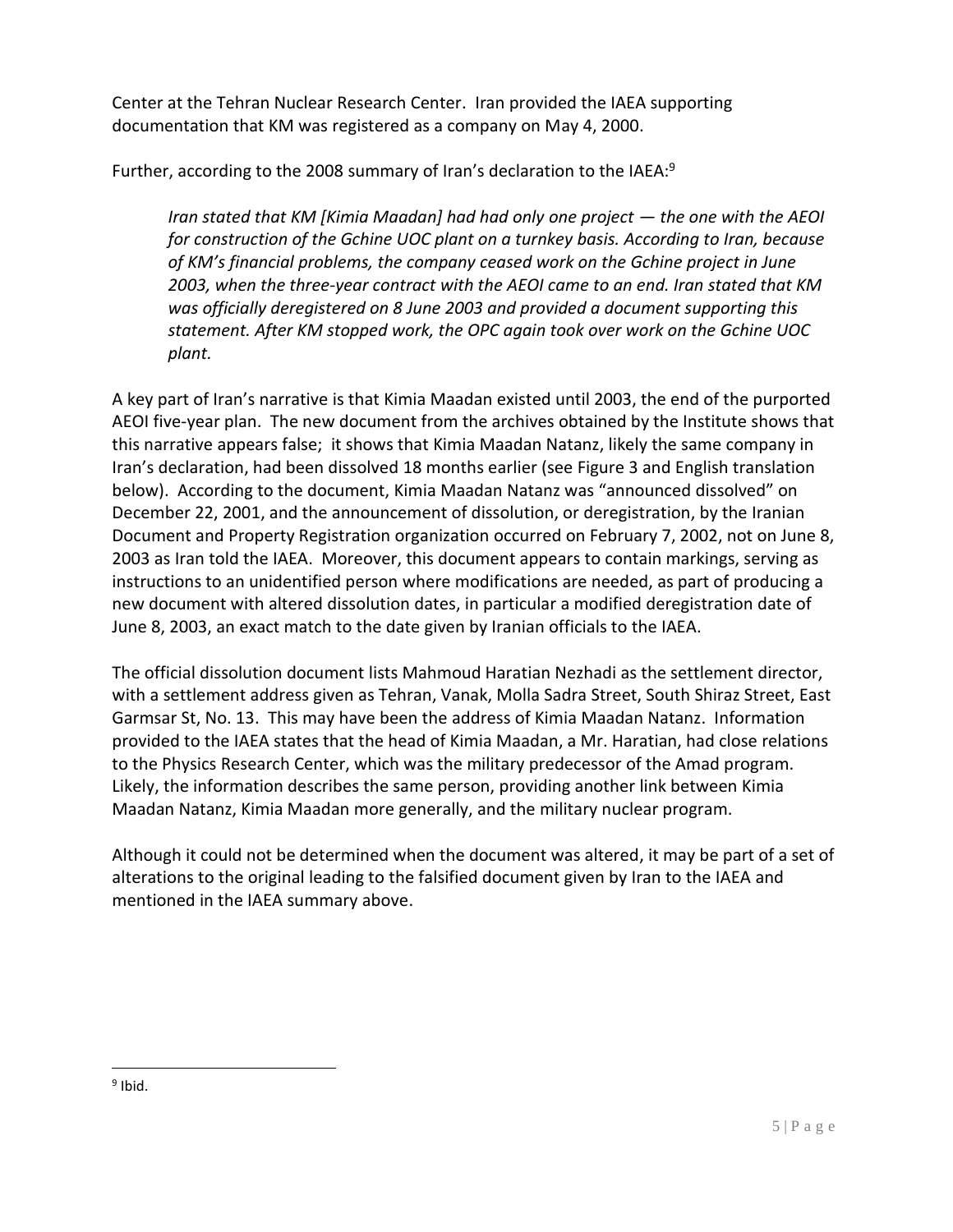× AK STAR **Qr (18) 130**  $-172472$ أأعن الطار شرائعه اه PLACE AA IT-IT giornini dei popo pose a dei por dini. آفان محمول فراتيان الأالف مست ملاير تترك 1 × 1 ي وتبقاني عامل ١٩٠ المؤاد والتنبية فراران فيرازعتوني صالحة ほとくバス ت کیمیا بھی ر مەنشىلە العاشة هل الملام واقامي  $-0.11$ 3 Car  $3 + 4$ 

Figure 3. Farsi-language document from the Nuclear Archive showing dissolution of Kimia Maadan Natanz and alterations in the dates.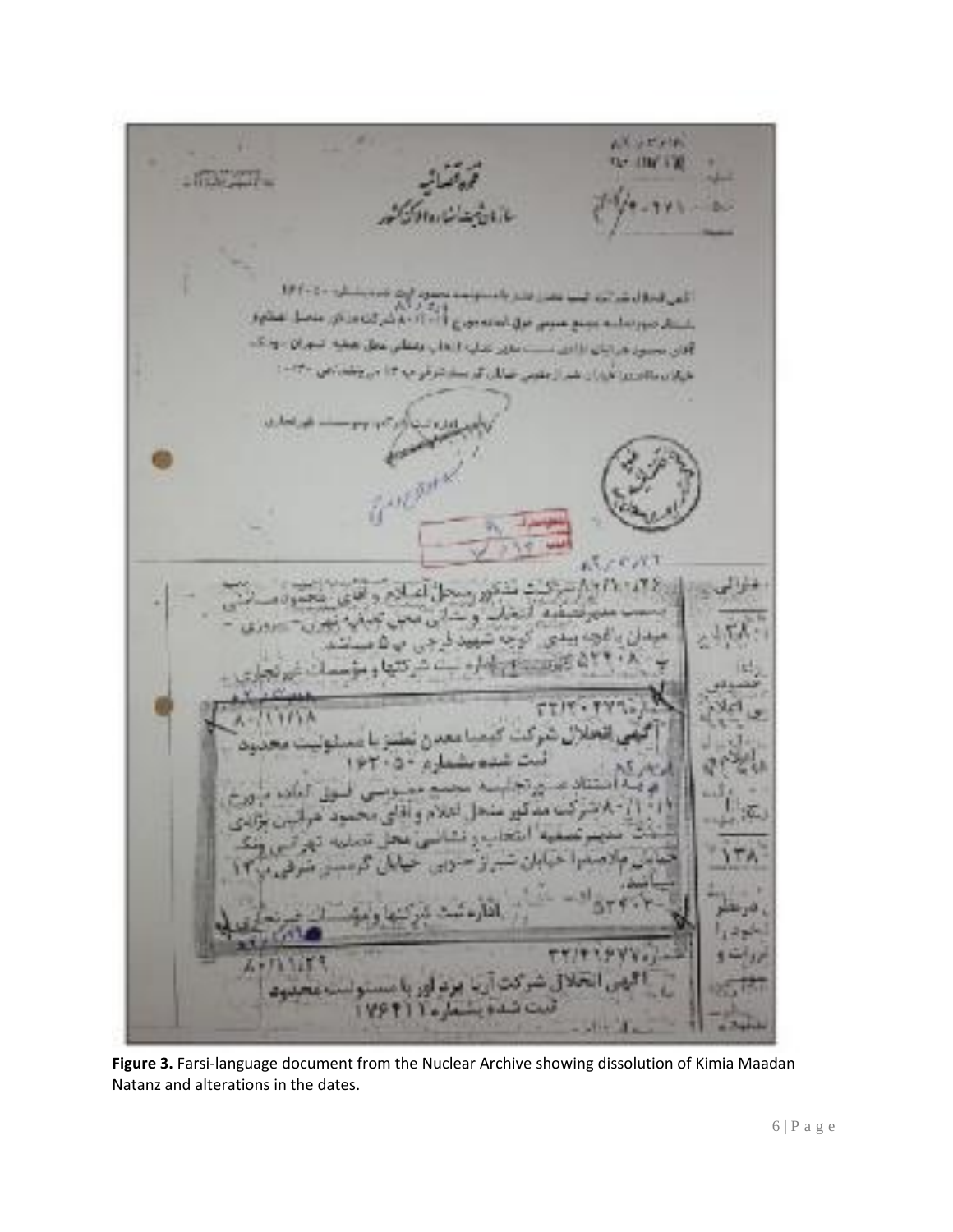The one-page document is in two parts (see Figure 3 and accompanying translation on the following two pages). The top part is an announcement of dissolution, or deregistration, of Kimia Maadan Natanz Limited Liability Company by the Document and Property Registration Organization of the Islamic Republic of Iran, Judicial System of Iran. The date of the document is given as February 7, 2002. The document states, "Based on the minutes of the extraordinary General Assembly dated December 22, 2001, the said company was announced dissolved." This sentence may refer to an action of the board or shareholders of Kimia Maadan Natanz to dissolve the company. Above the typed date of December 22, 2001 date is handwritten in blue ink a new date of May 22, 2003. Above the typed date of February 7, 2002 date is handwritten in blue ink a date of June 8, 2003.

The bottom part of the document contains three newspaper announcements, undated, with the one for Kimia Maadan Natanz in the middle. (The part referring to Kimia Maadan is encircled and marked with X's (Figure 3).) This portion of the document appears to have been cut from a national newspaper and placed below the memo and photocopied together, perhaps intended to create false authenticity. Under Iranian government regulations, all company registrations and dissolutions need to be published in certain national newspapers, and this section seems to be a copy of such a newspaper. This segment contains three different announcements that seem to belong to three different companies that likely dissolved back to back around the same timeframe. On the right side of these three announcements is illegible text about some other companies. The text is incomplete, but in two instances the year 1380 is mentioned, which is a match with the dates of the three dissolution announcements. Just like in the official dissolution announcement for KM Natanz, handwritten in blue above the February 7, 2002 date is the date June 8, 2003. Handwritten above the December 22, 2001 date is May 22, 2003.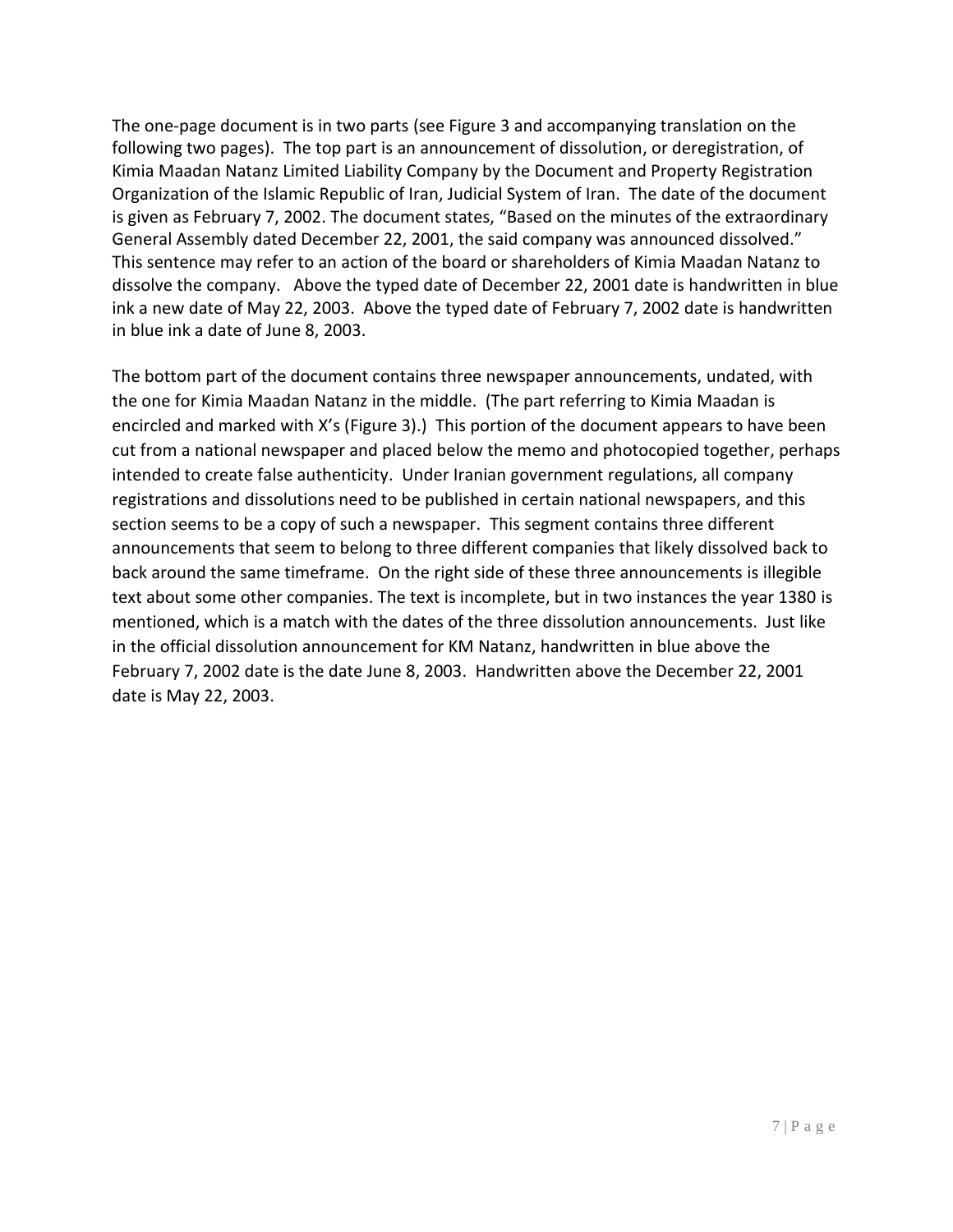# **Translation of the One-Page Typed Document in Figure 3, Top and Bottom Sections Translated and Annotated Separately**

# **I. Top Part of Document**

Number: 18/11/80 (02/07/2002) [*Translator comment: A handwritten date in blue ink is above this date, which is 18/3/82 (06/08/2003)]* Date: 40479 / [illegible, possibly handwritten 32] [*Translator Comment: The number and date are reversed.*] Attachment:

*Document and Property Registration Organization of the Islamic Republic of Iran*

*Judicial System of Iran*

[illegible]

Announcement of Dissolution of Kimia Maadan Natanz Limited Liability Company (LLC) registered under No. 162050. Based on the minutes of the extraordinary General Assembly dated 1/10/80 (12/22/2001) *[Translator Comments: A handwritten date in blue ink is above this date, which is 1/3/82 (05/22/2003)]*, the said company was announced dissolved, and Mr. Mahmoud Haratian Nezhadi was selected as the settlement director, and the address of the settlement location is Tehran, Vanak, Molla Sadra Street, South Shiraz Street, Eastern Garmsar Street, No. 13. [illegible]

Commercial Institutions and Companies Registration Office

*[Translator Comments: below this last line in the original, there is a signature, and it looks like the signature contains the name of the individual who signed the document, however, someone crossed over the name or whatever the content is and then there is an arrow in blue pointing to the omitted area stating "handwritten correction." Next to this, there is a stamp that belongs to the Document and Property Registration Organization of the Islamic Republic of Iran of Judicial System of Iran (all of these are written in the seal). Under that, there is a rectangular stamp in red, which is typically used by Iran for recording document in the Nuclear Archive. There are three numbers within the rectangular, one is [illegible] but potentially refers to the number of distributed copies, which seems to be 9, and the other two numbers are likely the number of pages, which suggest that this memo is page number 13 of a document that has 17 pages.]*

# **II. Bottom Part of Document**

*[Translator Comment: on the bottom part of the page, there are three newspaper announcements of dissolution, described in more detail below. The second announcement belongs to Kimia Maadan Natanz and is as follows:]*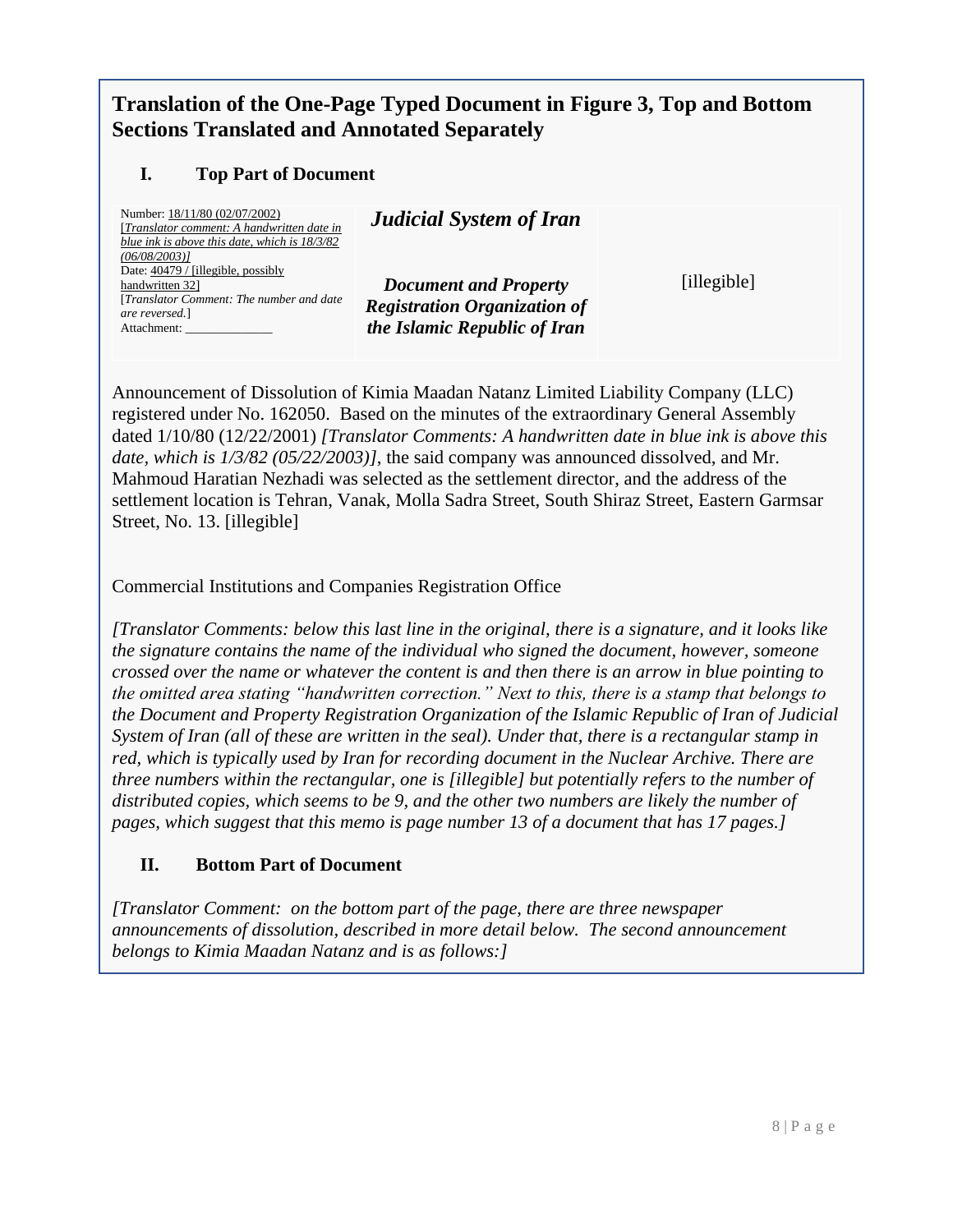This announcement number is inconsistent with the handwritten date 18/3/82 but is consistent with the typed date 18/11/80.

Number 32/40479 **18/11/80 (02/07/2002)** 18/11/80 (02/07/2002) *[Translator Comments: A handwritten date in blue ink is above this date, which is 18/3/82 (06/08/2003)*]

## **Announcement of Dissolution of Kimia Maadan Natanz Limited Liability Company (LLC)**

Registered under No. 162050

Based on the minutes of the extraordinary General Assembly dated 1/10/80 (12/22/2001) *[Translator Comments: A handwritten date in blue ink is above this date, which is 1/3/82 (05/22/2003)*], the said company was announced dissolved, and Mr. Mahmoud Haratian Nezhadi was selected as the settlement director, and the address of the settlement location is Tehran, Vanak, Molla Sadra Street, South Shiraz Street, East Garmsar Street, No. 13.

P 52402 Commercial Institutions and Companies Registration Office

*[Translator Comments: Under the body of the official dissolution record, in the bottom section of the one-page document, there are three newspaper announcements for different companies apparently announcing their dissolution back to back around the same timeframe. This section was likely cut from some national newspaper and then placed next to the memo and photocopied together. By the regulations, all company registrations and dissolutions need to be published in certain national newspapers, and this section seems to be a copy of such a newspaper. In addition, on the right side of these three announcements are some illegible texts about some companies. The text is incomplete, but in two instances the year 1380 can be discerned, a match with the typed dates of the three dissolution announcements but not a match with the handwritten blue ink dates.]*

*[Translator Comments: the first announcement, directly above the Kimia Maadan announcement, is partially visible. The visible area is as follows:]* 26/10/80 (01/16/2002) *[Translator Comments: A handwritten date in blue ink is above this date, which is 26/3/82 (06/16/2003)]*, the said company was announced dissolved, and Mr. Mahmoud Sameni was selected as the settlement director, and the address of the settlement location is Tehran, Piroozi, Baghcheh Bidi Square, Shahid Faraji Alley, No. 5.

P 52408 [illegible] Commercial Institutions and Companies Registration Office

*[Translator Comments: the third announcement is only partially visible. The visible area notes as follows:]*

Number 32/41677 29/11/80 (02/18/2002) *[Translator Comments: A handwritten date in blue ink is above this date, which is 29/3/82 (06/19/2003)*]

**9 | P** a g e **9 | P** a g e  $9$  | P a g e  $9$  | P a g e  $9$  | P a g e  $9$  | P a g e  $9$ This announcement number is also inconsistent with the handwritten date 29/3/82 but is consistent with the typed date 29/11/80.

**Announcement of Dissolution of Arya Bardavar Co. Ltd** Registered under No. 176411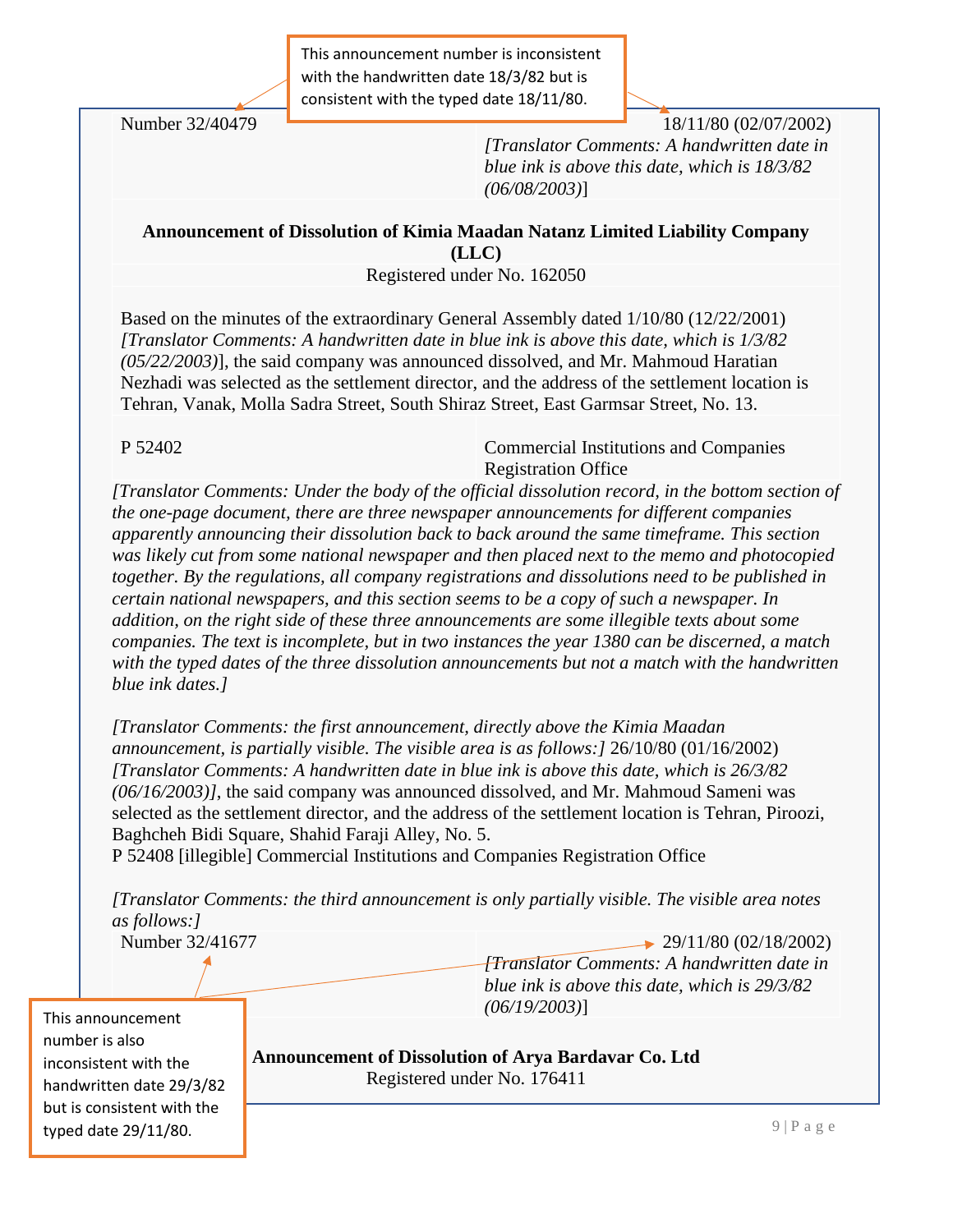# **Analysis of the Alterations and Inconsistencies Created in the Dissolution Narrative**

There is a visible pattern in the date changes. In the Farsi dates, the writer kept the "days" the same but changed all "months", whether they were "10" or "11", to "3" and changed the "years" by two years from "80" to "82". The Annex discusses the implications of these changes.

Several questions arise from this particular choice of date alterations, as developed in the Annex. Why was an effort made to alter the dates for the other companies mentioned in the newspaper announcements as well, only partially at that, if Kimia Maadan was the only company of interest to the IAEA? Was the document altered further? We have not seen the document that the IAEA received. Did it include the altered bottom part, with only partial text for these two other companies, perhaps to create false authenticity of the source document? Could the potentially unintentional change in sequence of events aid in disproving Iranian information submitted to the IAEA?

An effort was made to find records of Kimia Maadan Natanz on official Iranian government websites. However, it did not show up in several searches of the *Legal Announcement Database* on the website of the *Official Newspaper of the Islamic Republic of Iran* [\(http://www.rrk.ir/News/NewsList.aspx.](http://www.rrk.ir/News/NewsList.aspx)) According to the website, the database was created in 2015, when the Legal Announcement Database Integration Project transferred all legal announcements from the year 1382 (03/21/2003 - 03/19/2004) to 1391 (03/20/2012 03/19/2013) from the [www.gazette.ir](http://www.gazette.ir/) website to this website. A typical legal announcement record on any decision regarding any company includes the name of the company, the registration number, a tracking number, the date of the legal announcement, the number of the legal announcement, the date of the public announcement in the newspaper, and the number of the newspaper.<sup>10</sup> Given that Iran reported to the IAEA that Kimia Maadan was deregistered in June 2003, the announcement should be part of this database. Unless, of course, the announcement is actually from February 2002 as shown in the typed documents.

No results were returned for searching the announcements made prior to 1396 (03/21/2017) for a variety of search combinations related to Kimia Maadan. Examples include searches conducted using *Kimia Maadan Industrial Group, Kimia Maadan Natanz*, Registration Number *162050*, and *Kimia Maadan Natanz* in combination with its Registration Number *162050.* No relevant result was returned when searching for *Kimia Maadan* only (there are several companies that include the words *Kimia* and *Maadan*, but none appeared relevant.)<sup>11</sup>

<sup>&</sup>lt;sup>10</sup> In many records of legal announcements, it was noted that the newspaper announcement occurred much later, often years, after the official legal announcement.

 $11$  It should be noted that the search function appeared to have bugs in general and was not functioning properly, either by design or lack of coding ability, and the Institute used a combination of broad and specific search terms to take into consideration potential search function failures. Of note, for a few days in the midst of our searching, we were unable to get any results for any search, even empty ones, very broad ones, and ones that reported results earlier.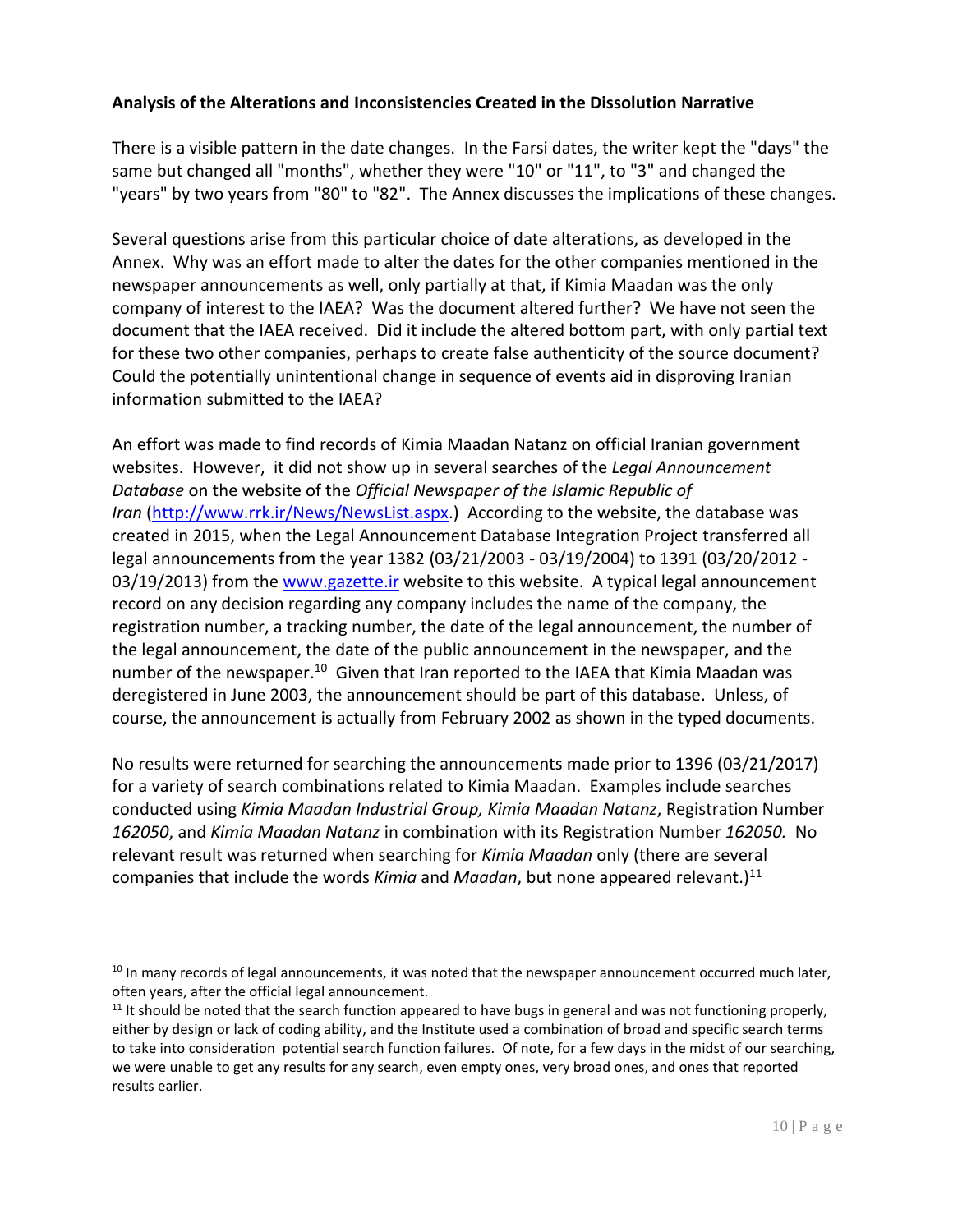However, when searching for the typed date *18/11/80*, announcements for other companies appeared and the announcement numbers had a striking similarity with the announcement number for Kimia Maadan. In fact, an announcement with number 32/40478, exactly one less than the announcement number for Kimia Maadan (32/40479) was made on 18/11/80 (see Figure 4). Other numbers from that day included 32/40456 and 32/40496 (see Figure 5), which appears a reasonable range of announcements made on one day. In line with this trend, an announcement number from a few days later for Arya Bardavar could reasonably be 32/41677, as found on the typed document, 11 days and about 1200 announcements later. The dissolution announcement for Arya Bardavar could not be found in the online database either, despite using multiple searches and search terms.

The Institute attempted to conduct further searches to show the announcement numbers of Kimia Maadan and Arya Bardavar, 32/40479 and 32/41677, respectively, not only fit into a pattern of announcement numbers from February 2002 (11/80), but *do not* appear to fit a pattern of announcement numbers from June 2003 (3/82). Two announcements made on June 8, 2003 (18/3/82) have the announcement numbers 32/9117 and 32/9148, which is very different from 32/40479, even if it indicates that the numbering system restarts periodically. If the numbering system restarts once a year, it is logical that numbers at the beginning of the Iranian year (month 3 corresponds to June) would be expected to be relatively small, while numbers at the end of the Iranian year (month 11 corresponds to February) would be expected to be much larger. Similarly, two announcement numbers from June 19, 2003 (29/3/1382), the handwritten date of the announcement of dissolution of Arya Bardavar, are 32/11077 and 32/11024. These numbers are much smaller than Arya Bardavar's announcement number 32/41677.

This analysis shows that the announcement numbers typed on the document seem not to have been altered, indicating that the documents were more likely to have been issued on the typed date (end of an Iranian calendar year) than on the handwritten date (beginning of the Iranian calendar year). Moreover, this analysis supports that the handwritten dates are inconsistent with the announcement numbering system.

Another search was conducted for Kimia Maadan Natanz' dissolution date on the web site of the Document and Property Registration Organization of the Islamic Republic of Iran. A record was found, with the same registration number and address, stating that the company was dissolved but without any date of dissolution. It did contain the date of the registration of the company, May 2, 2000.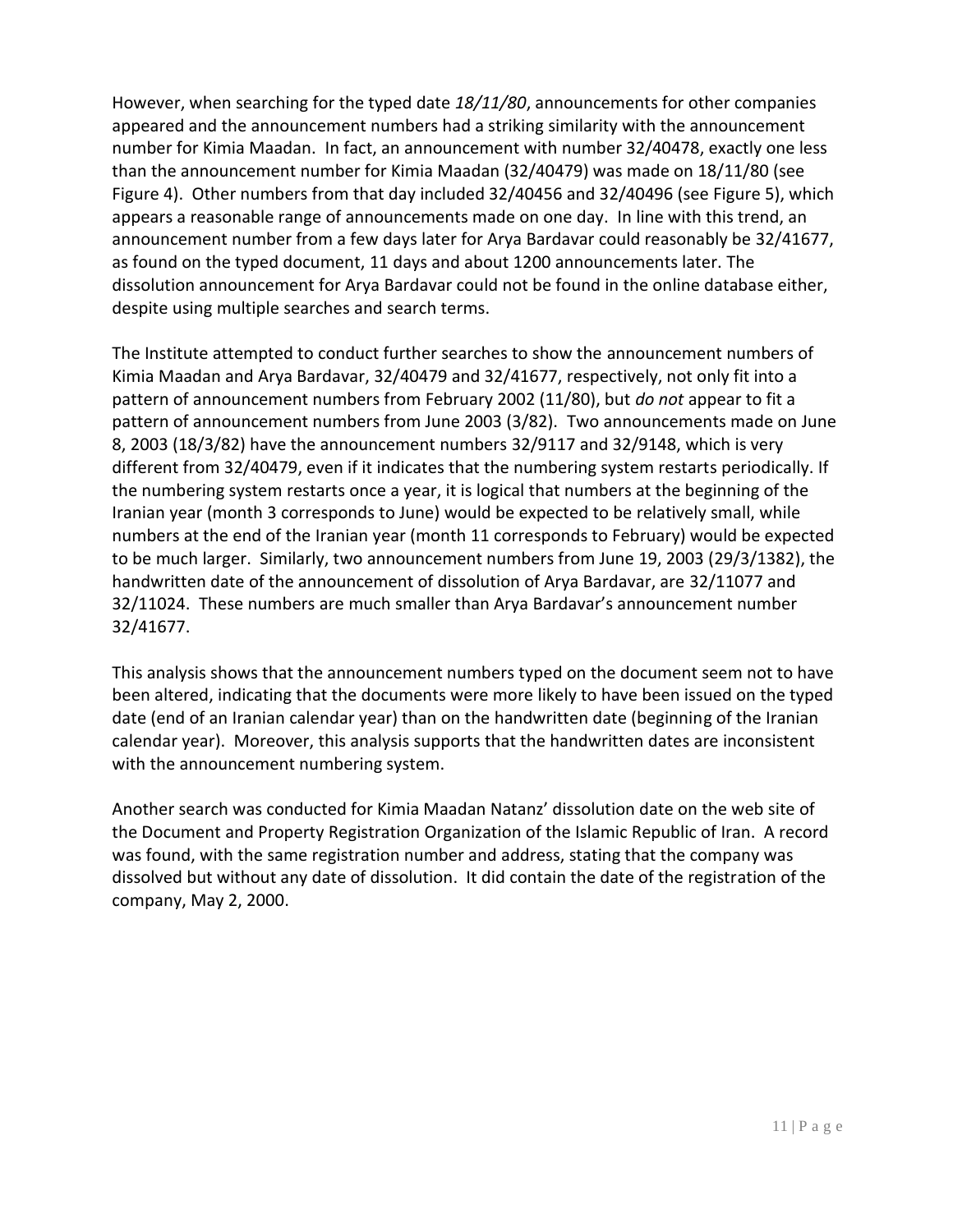|                                              |                                                                                            |          | روزمامه رسمی جمهوری اسلامی ایران                                                                    | w                                                                                                                                         |
|----------------------------------------------|--------------------------------------------------------------------------------------------|----------|-----------------------------------------------------------------------------------------------------|-------------------------------------------------------------------------------------------------------------------------------------------|
| ارتباط با ما                                 | درباره ما                                                                                  | راهنما   | ويژه همكاران                                                                                        | ينجشنبه ،٧٠ بهمن ١٣٩٨                                                                                                                     |
| جزئیات آگھی                                  |                                                                                            |          |                                                                                                     |                                                                                                                                           |
| شماره صفحه روزنامه:<br>تاریخ نامه اداره ثبت: | شماره روزنامه: ۱۷۰۴۶ تهران<br>تاريخ روزنامه: ١٣٨٢/٢/١٣<br>شماره نامه اداره ثبت: ۳۲/ ۳۴۰/۲۴ |          |                                                                                                     |                                                                                                                                           |
| آگھی اصلاحی                                  | شماره پیگیری روزنامه رسمی: ۲۸۴۰۶<br>32/40478                                               | 18/11/80 |                                                                                                     |                                                                                                                                           |
|                                              |                                                                                            |          | رزازی خیابانی اشتباها هوشنگ ازا <mark>زی خیابانی</mark> جاپ گردیده است که بدین وسیله اصلاح می گردد. | بیرو آگهی شمارم ۲۰۴۷/۷۲۲ اورخ ۱۸/۱۱/۸۰ شرکت حمل و نقل بین المللی جهان جاده بامسئولیت محدود بشماره ثبت ۷۸۲۲۲ اعلام می دارد: نام آقای هوشنگ |
|                                              | اداره ثبت شرکتها و موسسات غیرتجاری                                                         |          |                                                                                                     |                                                                                                                                           |

**Figure 4.** An announcement regarding an unknown company in the *Legal Announcement Database*, made on 18/11/80 (02/07/2002), with an announcement number one less than that for Kimia Maadan.

| Correctional Advertisement of Parsillon Public Limited Company 20143<br>Tracking Number / 58595 Number of newspapers - 17165 Page newspapers Tehran on newspaper - 11/08/1382<br>Almy ad dotail                                                                                     |  |
|-------------------------------------------------------------------------------------------------------------------------------------------------------------------------------------------------------------------------------------------------------------------------------------|--|
| Subsequent to announcementike. 40456 /32 pate) 18.411.40 (the Company's capital is divided into a capital of 45.000.000-700.000 Rials divided into<br>allegation of the second control of the<br>and and control to the fact<br>To allow the control of the second development<br>. |  |
|                                                                                                                                                                                                                                                                                     |  |
|                                                                                                                                                                                                                                                                                     |  |
| Niloufar Safe Gas Supply Company corrective advertisement Limited to Registration                                                                                                                                                                                                   |  |

**Figure 5.** Two search results from the *Legal Announcement Database* showing two further announcement numbers from unknown companies from 18/11/80 (02/07/2002) with similarity to the announcement number from Kimia Maadan. The search results were translated by Google Translate, which added the /32 at the end of the number rather than as 32/ at the beginning.

## **Further Questions about Kimia Maadan and Gchine**

The five-year plan declared by Iran to the IAEA is likely that created by the Iranian nuclear weapons program, where Iran falsely ascribed it to the AEOI. The nuclear weapons program had various multi-year plans for its projects. A table from the Nuclear Archive, written in about 2002, discussing the various Amad plan projects, lists the start date for a project involving yellowcake production as June 1, 1999, close to the August 1999 date declared by the AEOI as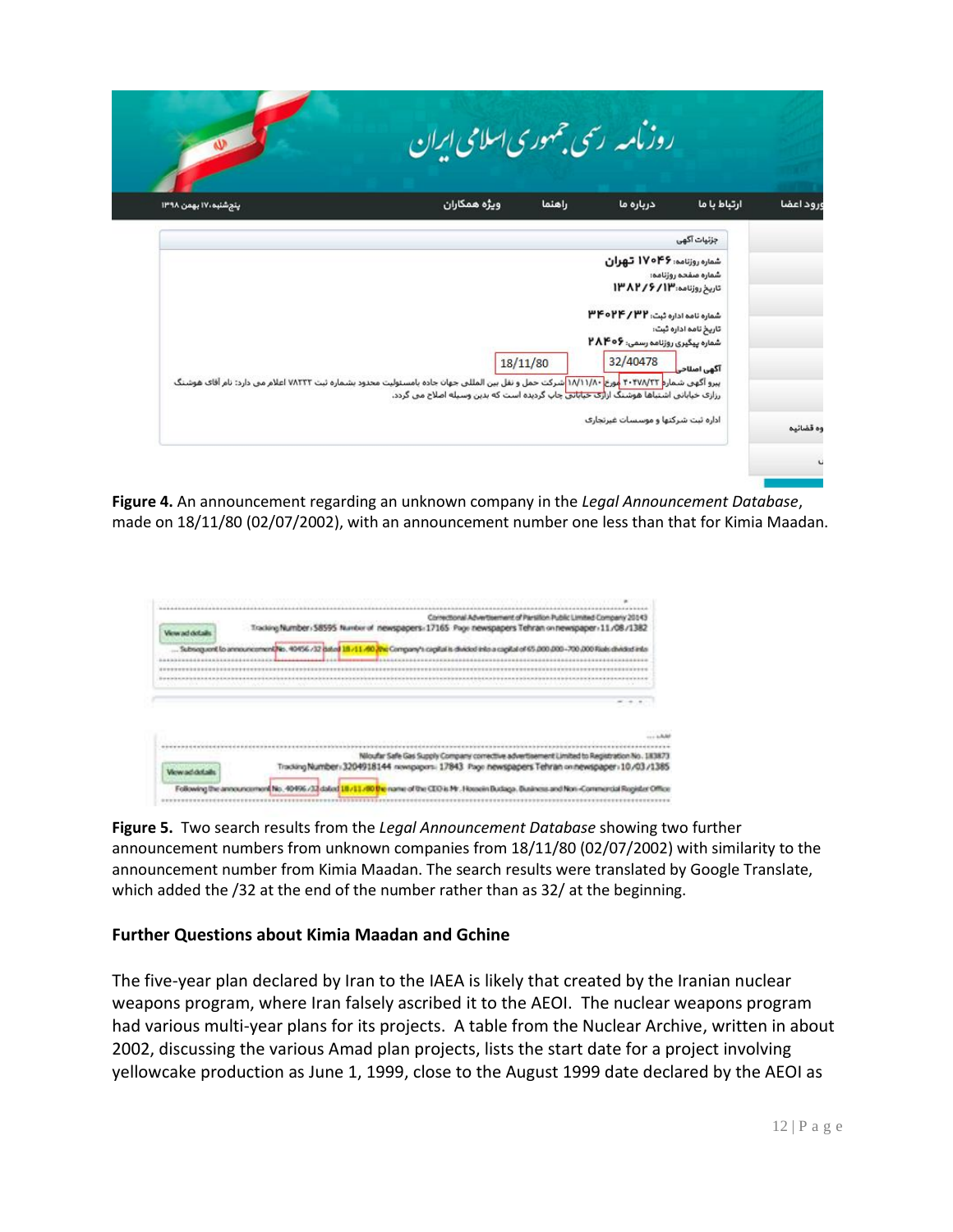the start of construction of Gchine. Information in the Kimia Maadan dissolution document, namely the registration number, allows the discovery of additional information about Kimia Maadan Natanz, independent of Iran's declaration to the IAEA. This information gives a date of May 2, 2000 for the formation of Kimia Maadan Natanz, slightly different than the May 4 date given by Iran to the IAEA, but consistent with the start of the Amad project to make yellowcake. A lengthy search did not reveal any public documentation on its dissolution date.

This archive table lists the completion date of yellowcake production, the output of Gchine, as October 6, 2001. This is a few months before the dissolution of Kimia Maadan Natanz, again consistent with Kimia Maadan being the contractor responsible to build Gchine. Nonetheless, the exact role of Kimia Maadan requires further clarification, at Gchine and in other Amad fuel cycle facilities, including uranium tetrafluoride and uranium hexafluoride production.

The archive materials show that Iran transferred control of the Gchine mine and uranium concentration plant to the Atomic Energy Organization of Iran (AEOI) from the Amad program, providing a civilian cover over the facility, defusing international pressure, helping avoid an admission of its secret nuclear weapons program. A benefit was to keep a significant military fuel cycle activity intact. At the time, Iran had no other domestic uranium mine close to being operational. Iran's consistent deception and denials to the IAEA contributed to its success in keeping operational, during a period of intense international pressure, this critical element of its emerging nuclear fuel cycle and residual nuclear weapons capability.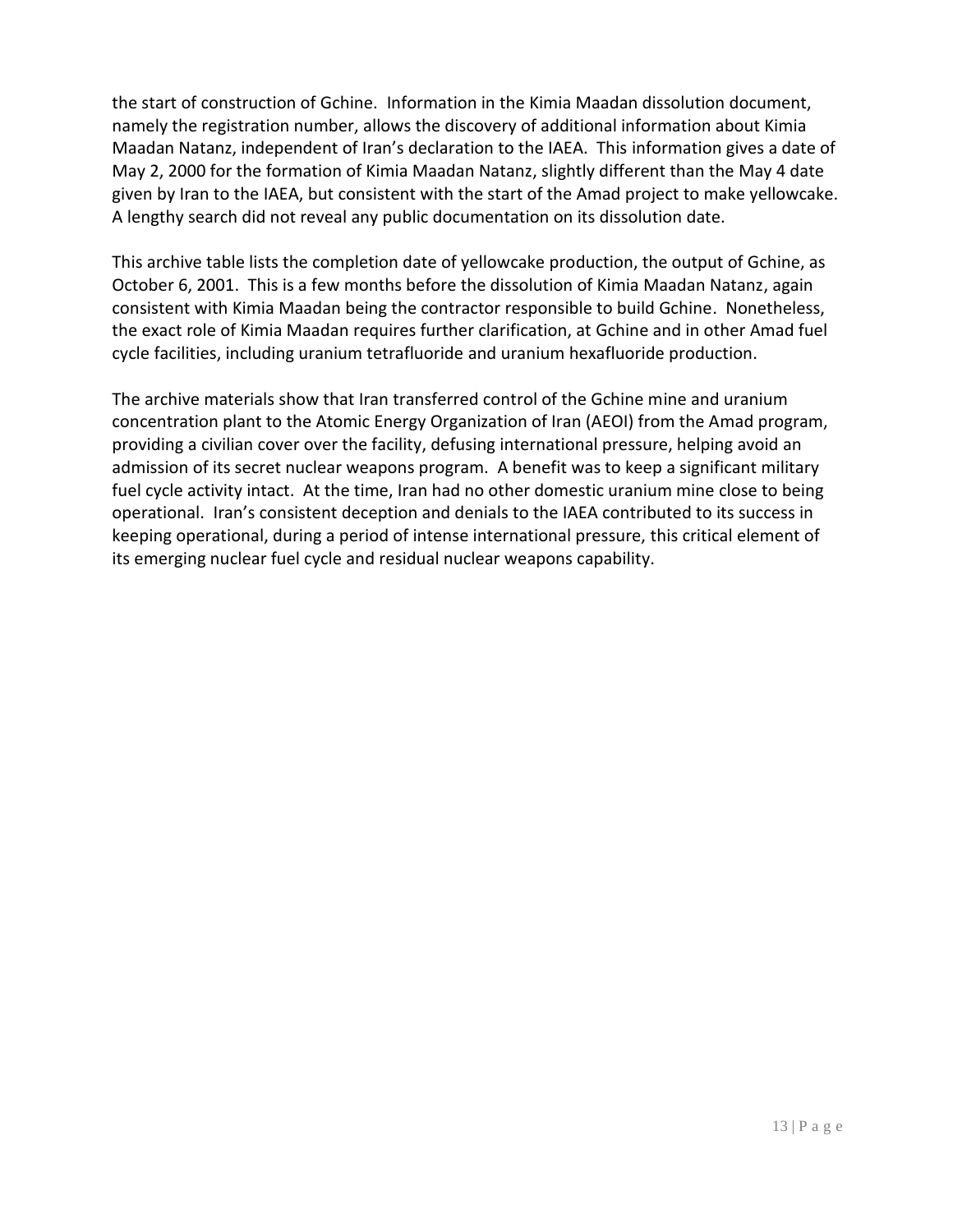#### **Annex: Analysis of the Alterations of the Dates**

There is a visible pattern in the date changes. In the Farsi dates, the writer kept the "days" the same but changed all "months", whether they were "10" or "11", to "3" and changed the "years" by two years from "80" to "82".

Figure A.1 shows the chronology of events using the Farsi dates translated into English and converted to the Gregorian calendar. The top graph shows the actual timeline derived from the typed dates, and the bottom one shows the altered timeline based on the blue handwritten dates. The sequence of events changed from their alteration of dates because the writers consistently changed the month to "3" in Farsi, instead of being consistent with how much time they added. They effectively added a year and five months (516 days) to the first two dissolution events (Kimia Maadan and the unknown company, labeled "Company 2" here) and a year and four months (486 days) to the other two events (public notice of the dissolution of Kimia Maadan and Arya Bardavar, labeled "Company 3" here.)). This variation puts the public notice of the dissolution of KM, which happened on the 8th of the month, before Company 2 was announced dissolved, which occurred on the 16th of the month. Moreover, it puts the Company 2 dissolution and Company 3 announcement of dissolution within a matter of days instead of within one month.

Several questions arise from this. Why was an effort made to alter the dates for Companies 2 and 3 as well, only partially at that, if Kimia Maadan was the only company of interest to the IAEA? Was the document altered further? We have not seen the document that the IAEA received. Did it include the altered bottom part, with only partial text for Companies 2 and 3 as shown, perhaps to create false authenticity of the source document? Why were all altered dates put into one month instead of preserving the spread of the original timeline? Could the potentially unintentional change in sequence of events aid in disproving Iranian information submitted to the IAEA?